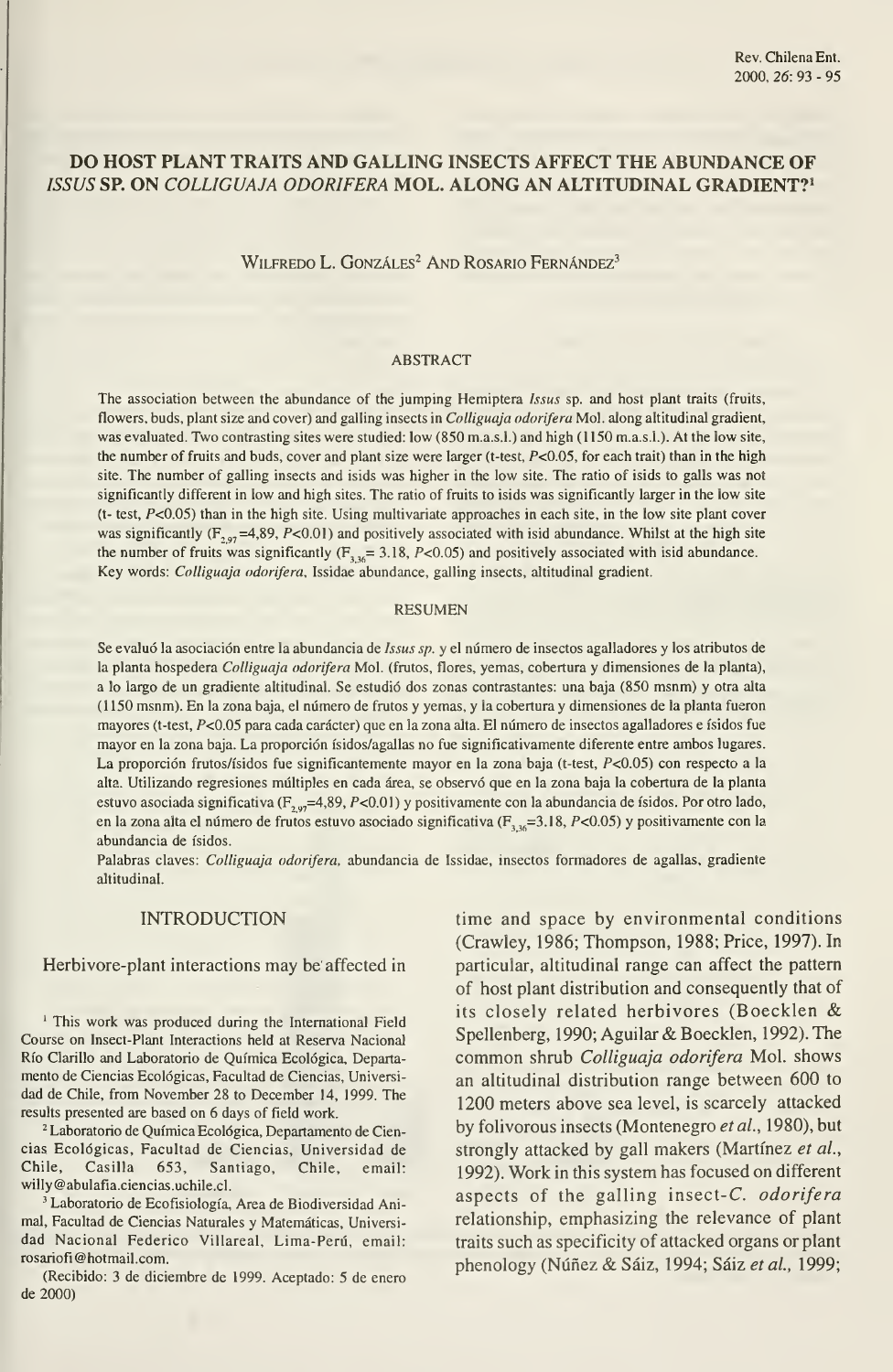Martinez et al., 1992), and the influence of altitudinal gradient (Fuentes-Contreras etal., 1999). A common insect found associated to C. odorífera is the jumping Hemiptera, Issus sp. (Fulgoromorpha: Issidae), but it has been poorly studied. In this work, the pattern of abundance of Issus sp. on C. odorífera growing at two sites of different altitude was evaluated in relation to plant traits and galling insect abundance.

# METHODS AND MATERIALS

C. odorífera occurs at the Río Clarillo National Reserve (33° 51' S- 70° 29'W, 45 km southeast of Santiago, Chile) mostly on equatorial facing slopes. Two sites of different altitude (850 and <sup>1150</sup> m above sea level) were chosen. Modular plants separated by at least <sup>5</sup> m were selected at each site  $(n = 100$  in low site, and  $n = 40$  in high site). The size of each plant (breath and length) and approximate area covered by it were recorded. A representative volume (40cm x 40cm x 40cm) of each plant was chosen and the number of fruits, flowers, buds and galls present in this volume was determined. Only the galls corresponding to the last season were considered, i.e. galls which were either completely green or at least green at their base. A

70

60

50

40

30

20

 $\overline{a}$ 

beating trap (0.5m x 0.8 m) was placed under the representative plant volume chosen and the canopy was shaken to collect and determine the number of isids fallen.

Por comparisons between low and high sites, a í- test was used for plant traits, herbivore abundance (galling insects and isids), and the ratios of fruits to isids and isids to galls. Multiple regression analyses considering plant traits and galling insects as varia bles affecting isid abundance, were used for both sampling areas.

# RESULTS

At the low site, the number of fruits and buds, and the cover and dimension of the plants were significantly (t-test,  $P$ < 0.005, for each plant trait evaluated) greater than at the high site. The number of flowers was not significantly different (t-test,  $P$ > 0.1) between low and high sites (Figure 1).

At the low site, the number of galling insects and isids were significandy higher (t-test, P< 0.005, for each herbivore evaluated) than at the high site. Múltiple regressions showed that at the low site only the cover of the plant was positively associated ( $F_{\text{eq}}$ ,  $= 4.899$ ,  $P < 0.01$ ) with isid abundance. At the high site, the number of fruits was positively associated

ă

b



**Fig. 1 low site B** high site

differences (t-test, P<0.05). Fruits, flowers and buds are represented as number; cover as porcentage of total plant area, and total dimension as square meters.

 $\overline{a}$